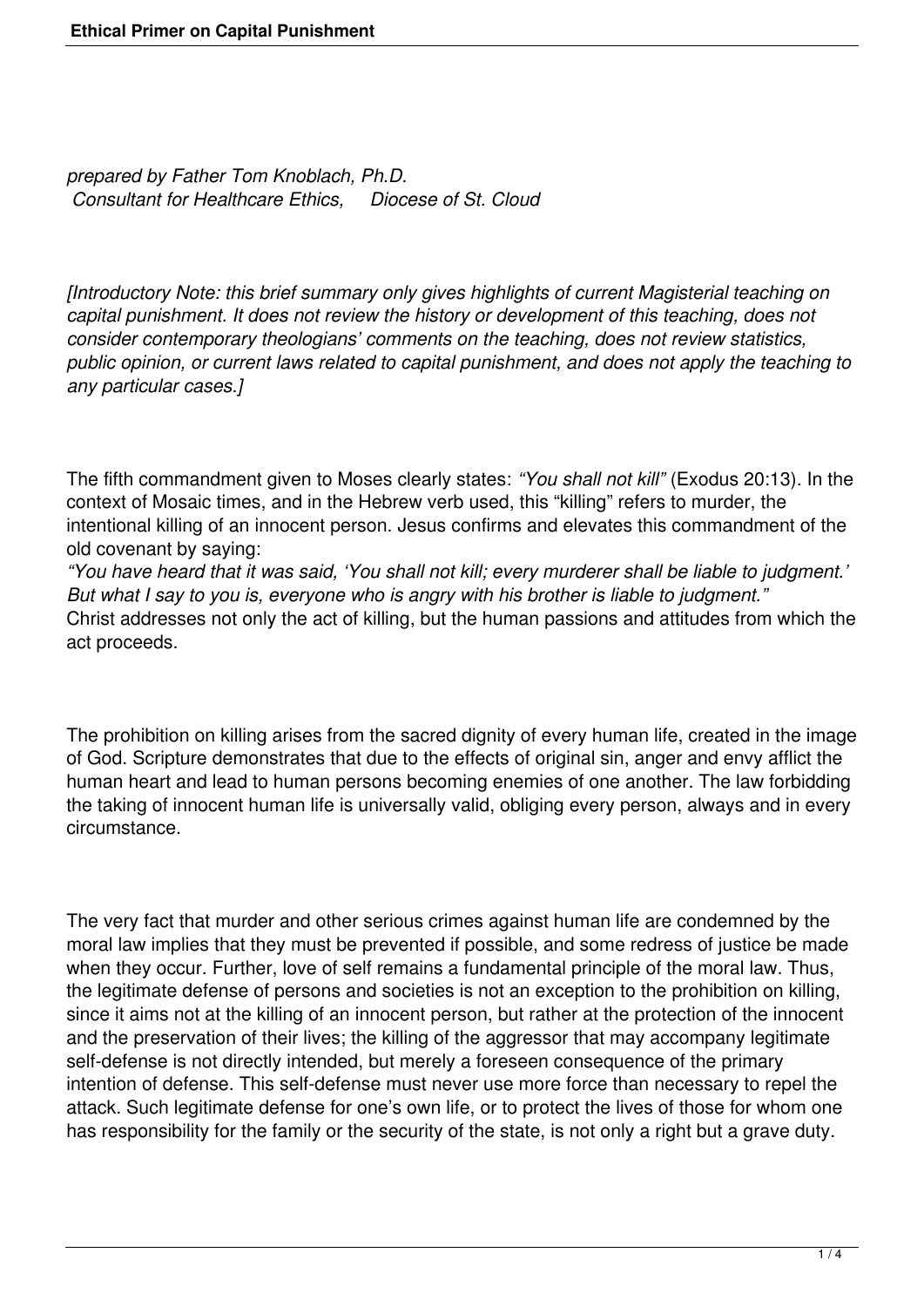To understand the legitimate limits of self-defense, it must be emphasized again that the protection of the innocent is the primary goal, and that force used to defend against harm must be no greater than necessary to effectively safeguard the innocent. Ultimately, then, protecting the common good of society requires preventing an aggressor from doing harm, using means that are sufficient but not excessively harmful to the aggressor himself. As the *Catechism* states:

*For this reason the traditional teaching of the Church has acknowledged as well-founded the right and duty of legitimate public authority to punish malefactors by means of penalties commensurate with the gravity of the crime, not excluding, in cases of extreme gravity, the death penalty.*

Punishment aims, not at revenge, but at correcting the disorder caused by the crime. Not only does punishment aid the protection of the public, but the offender can also accept his/her penalty as a means of expiation for the harm caused to the common good and as a medicinal correction to rehabilitate the offender as a productive member of society once more.

The *Catechism* further notes that if non-lethal means are sufficient to protect the public order and defend innocent lives, public authority (which alone has the right to punish in the name of, and for the sake of, the community) is to limit itself to these "bloodless" means. The idea of capital punishment as a deterrent for other criminals is not discussed in the *Cat echism*

. It would seem that here again, the same reasoning is applied: less drastic and harmful means are available to deter crime and should be preferred. Further, the effectiveness of capital punishment as a deterrent is uncertain; its effectiveness would seem to decline proportionately as respect for life in general declines in a society.

In his encyclical *Evangelium vitae* ("The Gospel of Life," 1995), Pope John Paul II acknowledged this traditional teaching. However, he also stated that, in contemporary society, there are always non-lethal means available to defend the common good through the penal system, and thus capital punishment is almost never justified in practice. Early in the encyclical, the Pope writes about the first murder -- that of Abel by Cain -- and notes that the mark God puts on Cain is an act of God's mercy. This mark is given, not to condemn him to the hatred of others, but to defend him from being murdered himself. In Evangelium vitae, n. 9, the Pope says: *"Not even a murderer loses his personal dignity, and God himself pledges to guarantee this ... 'God did not desire that a homicide be punished by the exaction of another homicide'* [quoting St. Ambrose]*."*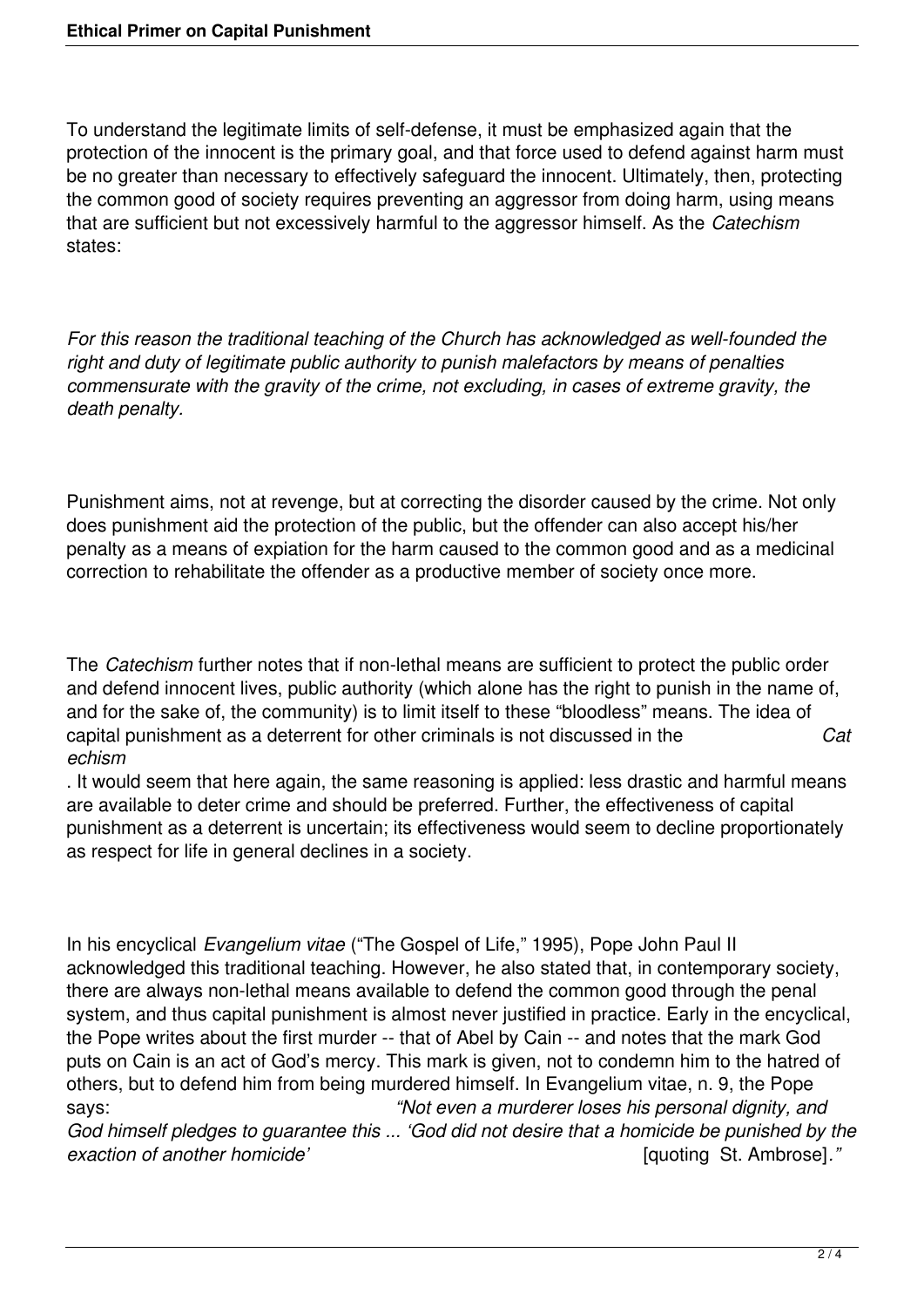Thus John Paul writes (*Evangelium vitae*, n. 56):

*"It is clear that for [the purposes of social defense, expiation, and rehabilitation of the criminal] to be achieved, the nature and extent of the punishment must be carefully evaluated and decided upon, and ought not go to the extreme of executing the offender, except in cases of extreme necessity: in other words, when it would not be possible otherwise to defend society. Today however, as a result of steady improvements in the organization of the penal system, such cases are very rare if not practically non-existent."*

Hence, the Pope accepts the traditional teaching about the legitimacy of the death penalty in principle, but argues forcefully that instances when the principle needs to be applied are extremely rare.

Another issue that argues against the death penalty is the possibility of error. To incarcerate someone unjustly deprives them of freedom, reputation, and their right to pursue the ends of human life. However, it does not deprive them of life and the possibility to reclaim a normal life after release. In ending the life of a person unjustly, however, there is no way that the harm done can be redressed.

A further question revolves around the criminal's degree of moral responsibility for his/her actions. Mental disabilities, passion, the influence of chemical substances, fear, and other factors are recognized as mitigating *subjective* moral culpability for actions that remain *objectiv ely*

wrong. Weighing this subjective culpability is very difficult, and increases the likelihood of mortal errors in inflicting the death penalty.

Finally, even if the person is guilty of the crime, ending his/her life through capital punishment forestalls the possibility of repentance and conversion. This conversion is a process which, as we know from personal experience, often takes much time.

In light of this papal teaching, the bishops of the United States have publicly and repeatedly called for an end to the death penalty in our country. Strong emotions and the desire for